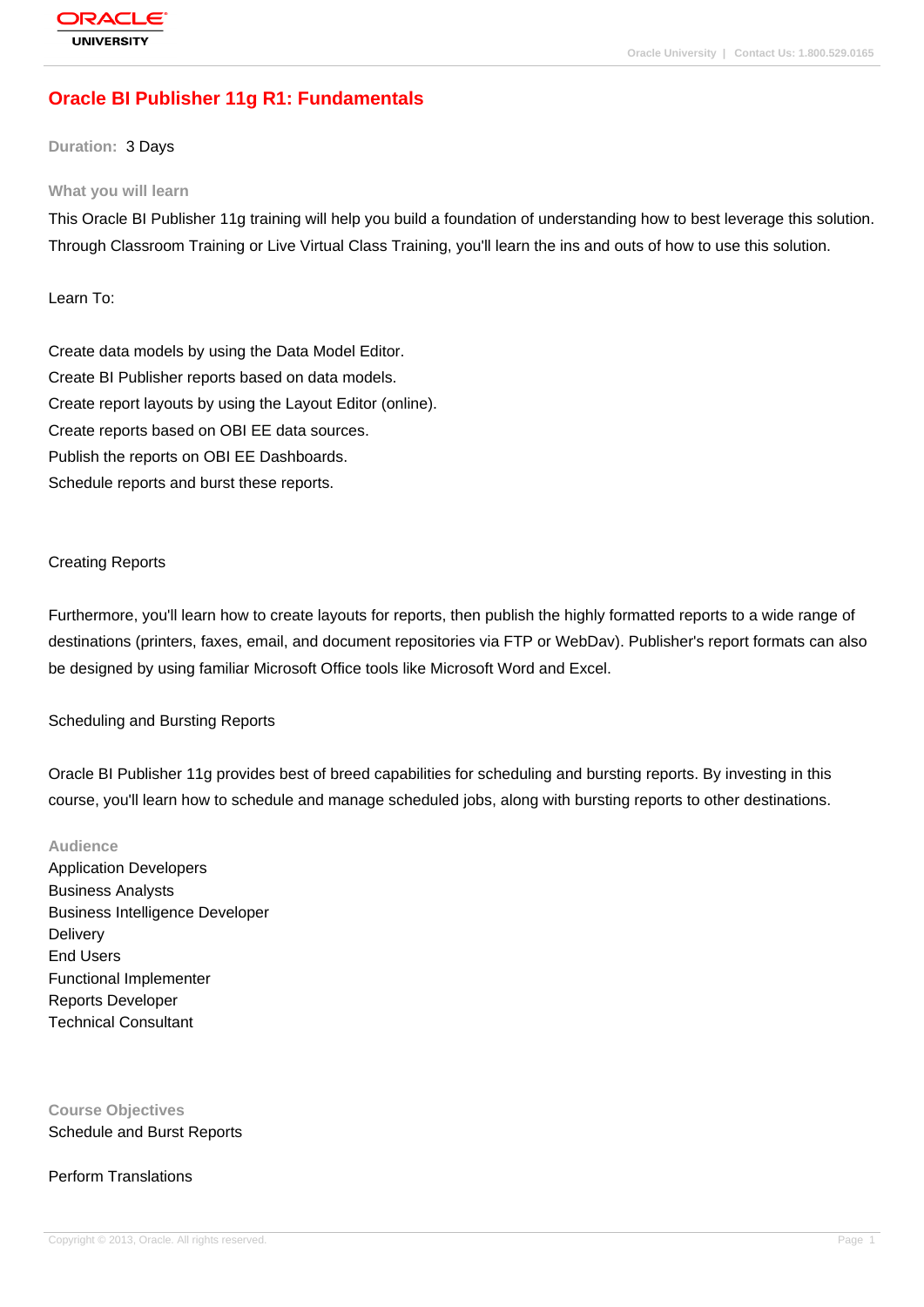Create Reports Integrated With Oracle BI EE

Administer BI Publisher Server

Describe BI Publisher Technology and Architecture

Create reports from OBI EE data sources

Create and Modify Data Models

Create Layouts by Using the Layout Editor

Create RTF Templates by Using Template Builder

Explore and Use the Form Field Method for Creating RTF Templates

**Course Topics**

#### **Introduction to Oracle BI Publisher 11g**

Course Agenda Overview of Oracle BI Foundation Suite Overview of Oracle Fusion Middleware Overview of Oracle BI EE Functions of Reporting Systems including Challenges Introducing BI Publisher Paradigm BI Publisher as a Strategic Reporting Solution for All Applicationss Salient Features of BI Publisher

### **BI Publisher Technology and Architecture**

Functional Components Layout Templates Multitier Architecture Enterprise Server Architecture and Performance and Scalability Document Generation Process and Output Formats Supported Data Sources Bursting Overview Internationalization and Language Support

### **Getting Started with BI Publisher**

Logging In, the Home Page, and Global Header, and Setting Account Preferences Viewing Reports Managing Repository Objects Managing Favorites Using Create Report wizard to Create Reports Selecting Data: Data Model, Spreadsheet, and BI Subject Area Configuring Report Properties

### **Using the Data Model Editor**

Exploring the Schemas Used in the Course Exploring the Data Model Editor UI and the Supported Data Sources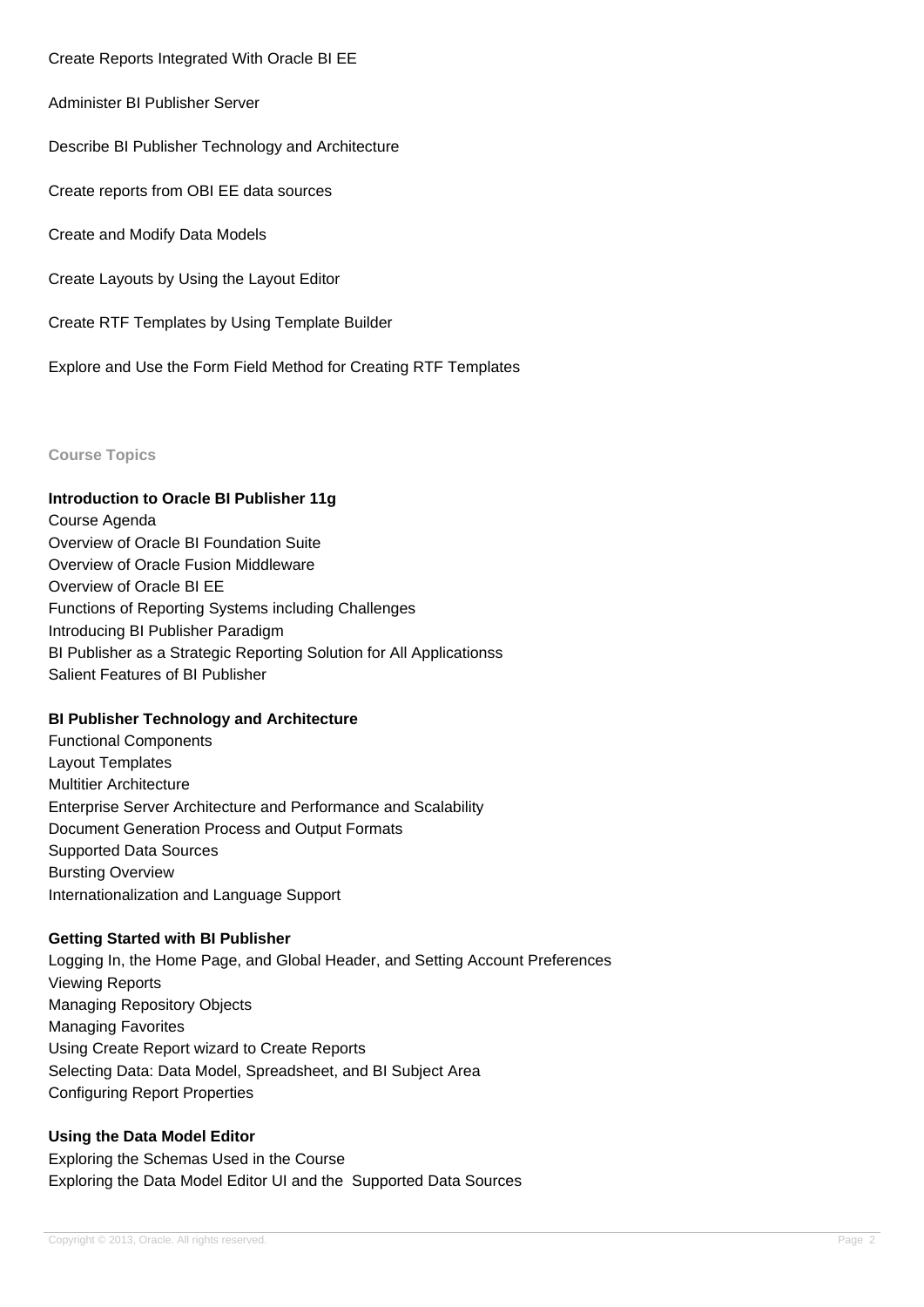Creating a Private Data Source Creating a Simple Data Model based on a SQL Query Data Set Using Query Builder to Build a Query Viewing Data and Saving Sample Data Sets Adding Parameters and LOVs to the Query Configuring Parameter Settings and Viewing Reports with Parameters

### **Working with Layout Editor**

Opening the Layout Editor and Navigating the Layout Editor UI Creating a Layout by Using a Basic Template Inserting a Layout Grid Adding a Table, Formatting Columns, Defining Sorts and Groups, and Applying Conditional Formats Inserting and Editing Charts, and Converting Charts to a Pivot Tables Adding Repeating Sections, Text Items, and Images Working with Lists, Gauges and Pivot Tables Creating Boilerplates

### **Using Template Builder to Create Templates**

Using the BI Publisher Menu Bar Creating an RTF Template from a Sample, Changing Field Properties, and Previewing Table Data Adding a Chart to an RTF Template Designing an RTF Template for a BI Publisher Report Creating a BI Publisher Report by Using Template Builder in Online Mode Exploring the Basic and Form Field Methods Exploring Advanced RTF Template Techniques Including Conditional Formats, Watermarks, Page-Level Calculations, Ru

## **BI Publisher Server: Administration and Security**

Describing the Administration Page Creating the JDBC Connections Setting, Viewing, and Updating Data Sources Describing the Security Model for BI Publisher and Oracle Fusion Middleware Describing Groups, Users, Roles, and Permissions Describing Delivery Options Including Print, Fax, Email, WebDav, HTTP Server, FTP, and CUPS Describing and Configuring BI Publisher Scheduler Integrating with Oracle BI Presentation Services and Oracle Endeca Server

## **Scheduling and Bursting Reports**

Scheduling and Describing a Report Job and Related Options Managing and Viewing a Report Job Viewing Report Job History Scheduling a Report with Trigger Describing Bursting Adding a Bursting Definition to a Data Model Scheduling a Bursting Job

## **Performing Translations**

Describing Translation Types Translating by Using the Localized Template Option Translating by Using the XLIFF Option Managing XLIFF Translations on BI Publisher Server Describing the Overall Translation Process Describing Catalog Translation